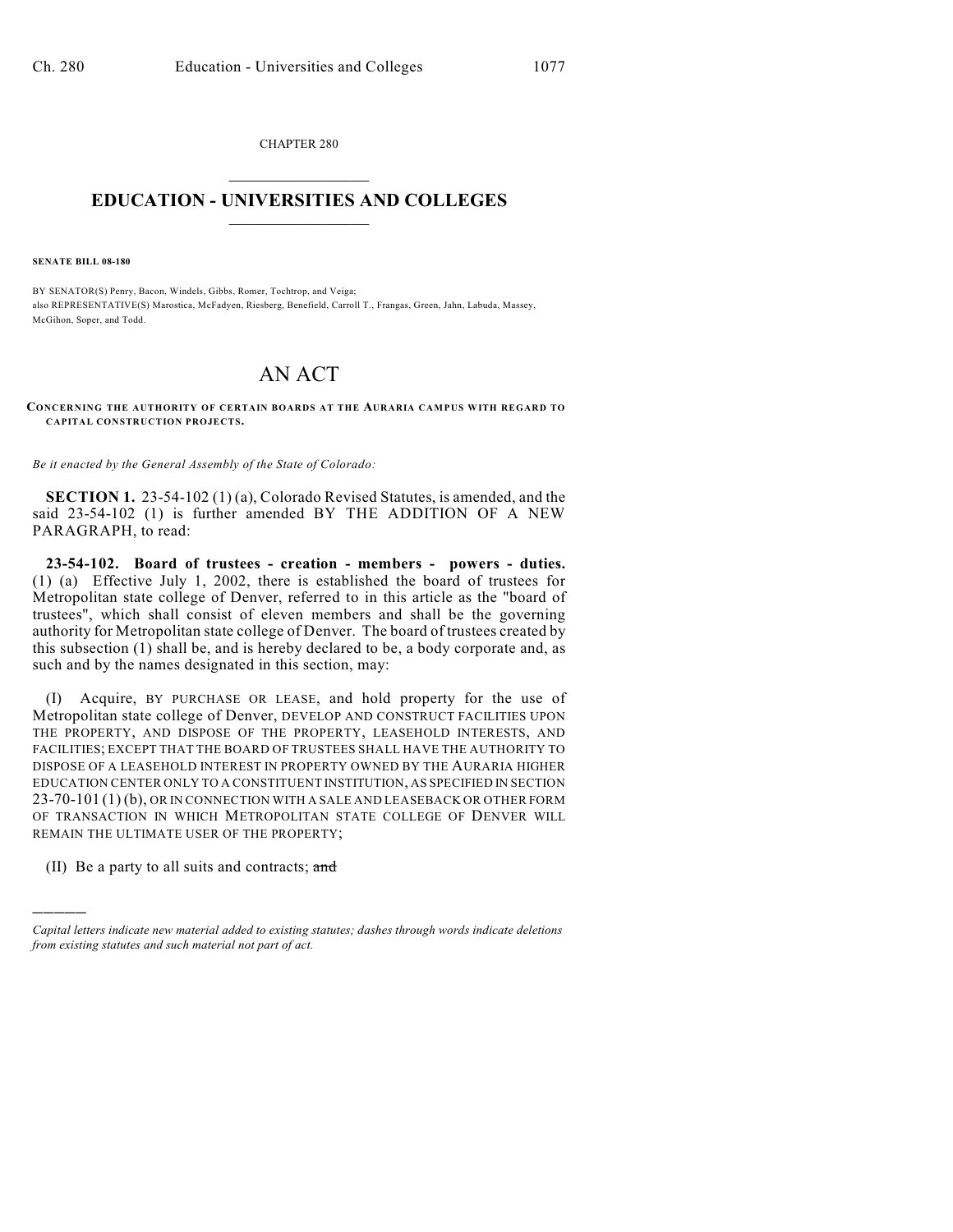(III) Do all things necessary to carry out the provisions of this article in like manner as municipal corporations of this state, including but not limited to the power to demand, receive, hold, and use for the best interests of Metropolitan state college of Denver such money, lands, or other property as may be donated or devised to or for the college;

(IV) WITHOUT LIMITING THE SCOPE OF ANY OTHER AUTHORITY, AUTHORIZE, BY RESOLUTION, REVENUE BONDS AND ENTER INTO OTHER LAWFUL FINANCIAL TRANSACTIONS FOR THE PURPOSE OF RAISING MONEYS FOR CONSTRUCTING OR OTHERWISE ACQUIRING AND EQUIPPING ANY FACILITY OR FACILITIES NECESSARY OR USEFUL TO THE ACCOMPLISHMENT OF THE MISSION OF THE METROPOLITAN STATE COLLEGE OF DENVER; AND

(V) TRANSFER, ASSIGN, OR PLEDGE PORTIONS OF ITS STUDENT FEES, AUXILIARY REVENUES, CAPITAL FACILITIES FEES, AND UP TO TEN PERCENT OF TUITION MONEYS TO THE AURARIA HIGHER EDUCATION CENTER TO PROVIDE A SOURCE OF REPAYMENT FOR REVENUE BONDS OR OTHER LOANS OR FINANCIAL OBLIGATIONS INCURRED BY THE CENTER TO FINANCE CONSTRUCTION OF AN AUXILIARY FACILITY, AS DEFINED IN SECTION 23-5-101.5 (2) (a), A COMPLEMENTARY FACILITY, AS DEFINED IN SECTION 23-70-105.5 (1), ANY OTHER FACILITY NECESSARY OR USEFUL TO THE ACCOMPLISHMENT OF THE MISSION OF THE METROPOLITAN STATE COLLEGE OF DENVER, OR THE INFRASTRUCTURE NECESSARY TO SUPPORT ANY OF THE TYPES OF FACILITIES SPECIFIED IN THIS SUBPARAGRAPH (V).

(a.5) NOTHING IN THIS ARTICLE SHALL AUTHORIZE THE BOARD OF TRUSTEES TO ENTER INTO A CONTRACT FOR THE CONSTRUCTION OF BUILDINGS OR IMPROVEMENTS THAT CREATES ANY DEBT OR OBLIGATION UPON THE STATE. BUILDINGS AND IMPROVEMENTS ERECTED ON LANDS CONTROLLED BY THE BOARD OF TRUSTEES AND INTENDED FOR THE USE OF METROPOLITAN STATE COLLEGE OF DENVER UNDER THE TERMS OF THIS ARTICLE AND ANY LEASEHOLD INTERESTS SHALL BE EXEMPT FROM TAXATION AS PERMITTED BY THE STATE CONSTITUTION.

**SECTION 2.** 23-70-101 (1) (d) and (1) (e), Colorado Revised Statutes, are amended, and the said 23-70-101 (1) is further amended BY THE ADDITION OF A NEW PARAGRAPH, to read:

**23-70-101. Legislative declaration.** (1) The general assembly hereby finds and declares that this article is necessary to:

(d) Establish a new board to plan, construct, maintain, and manage the land and physical facilities of the center and perform the duties and exercise the powers otherwise set forth in this article; and

(e) Provide a system for facilitating cooperation among the constituent institutions, their governing boards, and the governing board created by this article; AND

(f) FACILITATE, IN CONJUNCTION WITH THE PRIVATE SECTOR, THE DEVELOPMENT OF FACILITIES AT AND WITHIN THE CENTER FOR THE PURPOSES OF PROVIDING MONEYS TO THE CENTER, PROVIDING OCCUPATIONAL AND EDUCATIONAL OPPORTUNITIES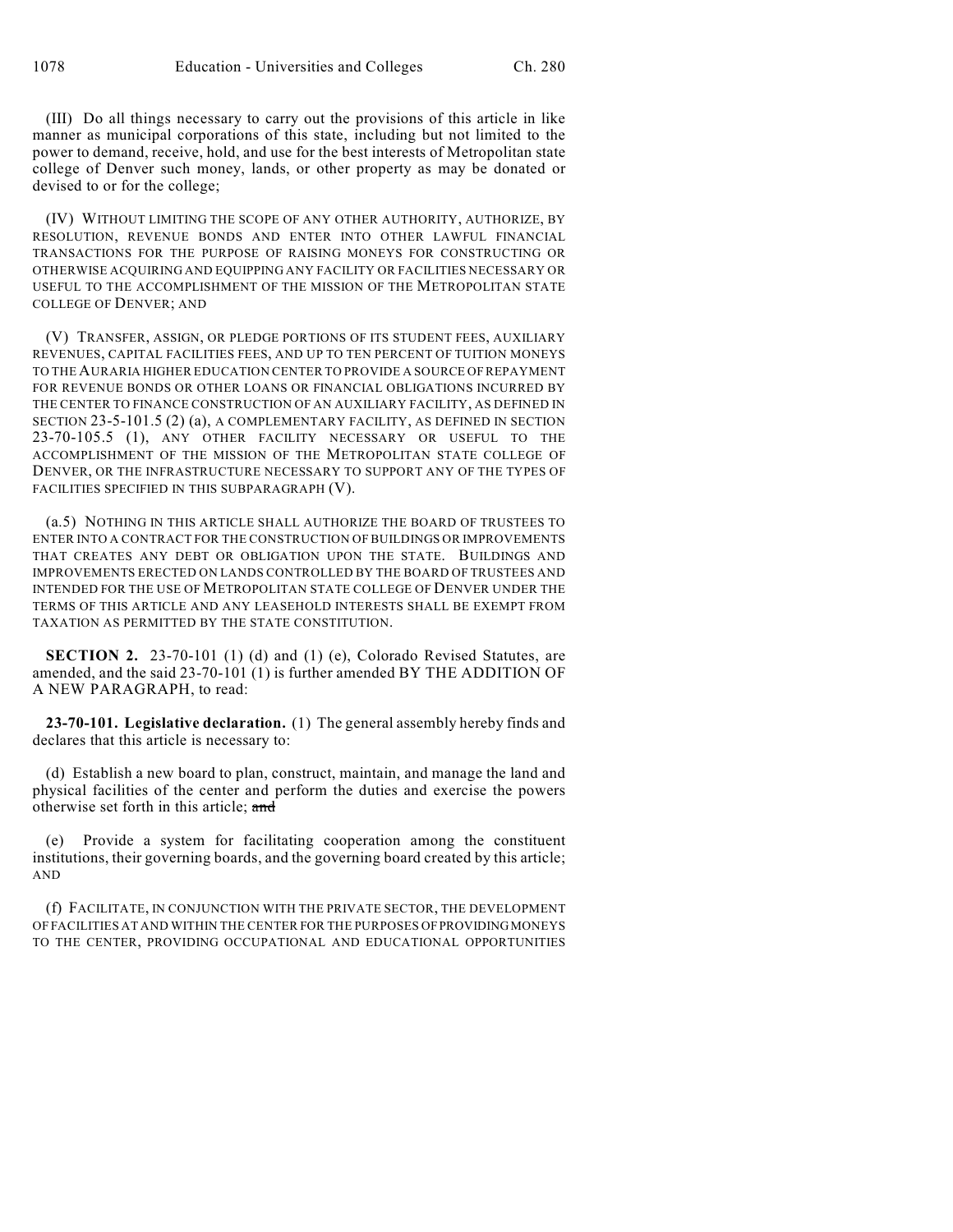CONSISTENT WITH THE MISSION OF THE CONSTITUENT INSTITUTIONS, AND INTEGRATING THE CENTER WITH THE ADJACENT DENVER AREA.

**SECTION 3.** 23-70-105 (1) (f) and (1) (g), Colorado Revised Statutes, are amended, and the said 23-70-105 (1) is further amended BY THE ADDITION OF A NEW PARAGRAPH, to read:

**23-70-105. General powers of the Auraria board.** (1) The Auraria board is a body corporate by the name and style of the board of directors of the Auraria higher education center and, as such and by its said name, has the power to:

(f) Employ, within funds appropriated for such purpose or otherwise made available therefor, such employees as are necessary to perform the functions and carry out the duties of the Auraria board, including an executive vice-president for administration who shall be the chief executive officer for operations at the Auraria campus; and

(g) Assess, after approval of the governing boards of the constituent institutions, a special student fee, which may be pledged as provided in section 23-70-108 and shall be collected as prescribed by the Auraria board; AND

(h) DO ALL THINGS NECESSARY TO CARRY OUT THE PROVISIONS OF THIS ARTICLE IN LIKE MANNER AS MUNICIPAL CORPORATIONS OF THIS STATE, INCLUDING BUT NOT LIMITED TO THE POWER TO APPROVE SPECIAL DISTRICTS WHOLLY CONTAINED WITHIN THE BOUNDARIES OF THE CENTER IN ACCORDANCE WITH SECTION 32-1-204.5,C.R.S., AS IF THE BOARD WERE A MUNICIPAL CORPORATION.

**SECTION 4.** Article 70 of title 23, Colorado Revised Statutes, is amended BY THE ADDITION OF A NEW SECTION to read:

**23-70-105.5. Public-private developments - definitions.** (1) AS USED IN THIS ARTICLE, UNLESS THE CONTEXT OTHERWISE REQUIRES, "COMPLEMENTARY FACILITY" MEANS A FACILITY, LOCATED AT OR WITHIN THE CENTER, THAT MAY PROVIDE MONEYS FOR THE CENTER, PROVIDE OCCUPATIONAL AND EDUCATIONAL OPPORTUNITIES CONSISTENT WITH THE RESPECTIVE MISSIONS OF THE CONSTITUENT INSTITUTIONS, OR FACILITATE INTEGRATION OF THE CENTER WITH THE ADJACENT DENVER AREA. "COMPLEMENTARY FACILITY" MAY INCLUDE, BUT NEED NOT LIMITED TO, AN OFFICE, RETAIL, RESTAURANT, RESIDENTIAL, OR MIXED-USE FACILITY.

(2) THE AURARIA BOARD SHALL HAVE THE POWER AND AUTHORITY TO DEVELOP, CONSTRUCT, HOLD, LEASE, AND DISPOSE OF COMPLEMENTARY FACILITIES AND TO FACILITATE THE DEVELOPMENT AND CONSTRUCTION OF COMPLEMENTARY FACILITIES BY ENTERING INTO LEASES OR OTHER CONTRACTUAL ARRANGEMENTS WITH PRIVATE PERSONS OR ENTITIES.

(3) THE AURARIA BOARD SHALL HAVE THE SAME POWERS WITH RESPECT TO A COMPLEMENTARY FACILITY AS IT HAS WITH RESPECT TO AUXILIARY FACILITIES UNDER THIS ARTICLE AND UNDER ARTICLE 5 OF THIS TITLE.

(4) WITHOUT LIMITING THE SCOPE OF ANY OTHER POWER GRANTED TO THE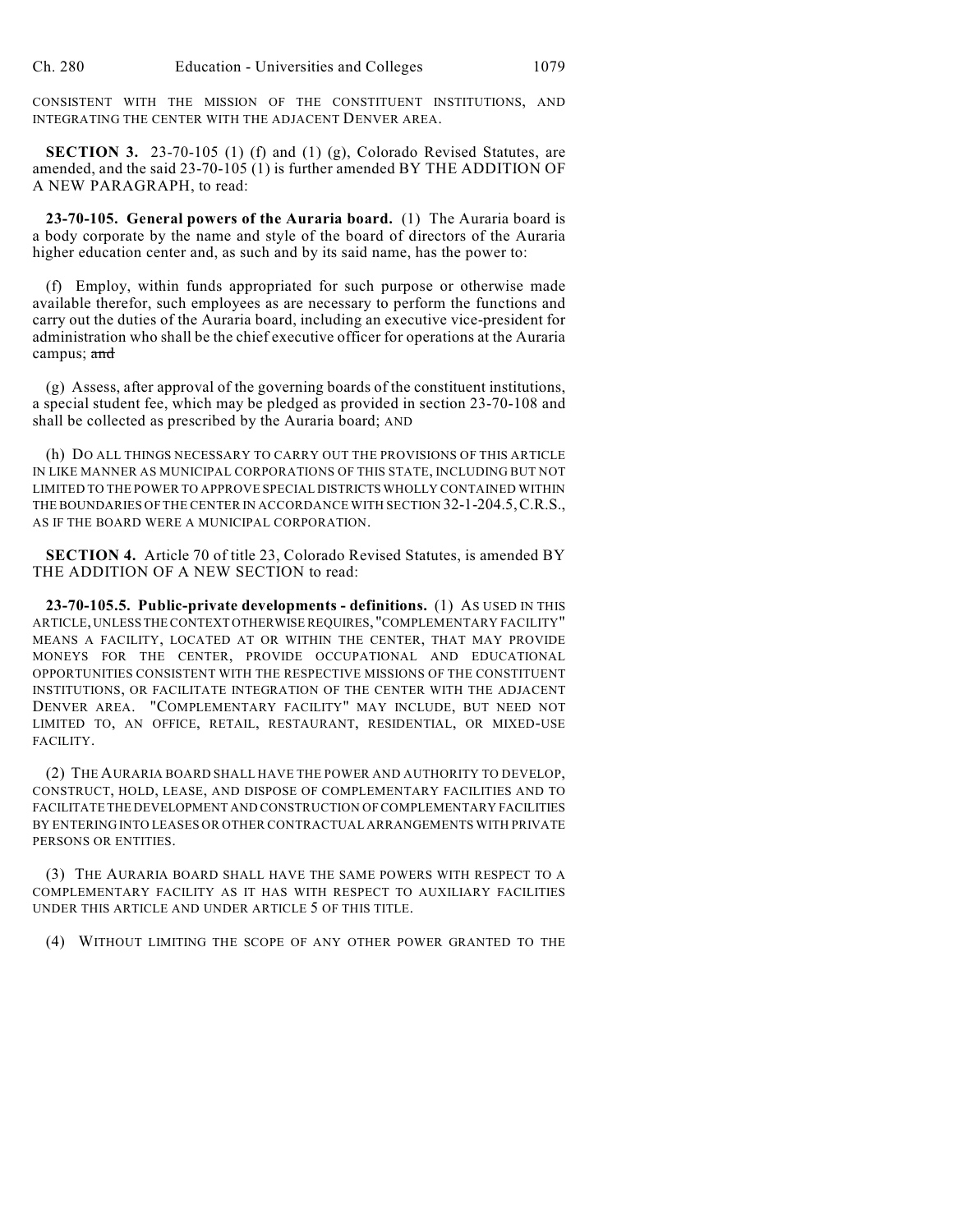AURARIA BOARD IN THIS ARTICLE, THE AURARIA BOARD SHALL HAVE THE POWER AND AUTHORITY TO ENTER INTO ONE OR MORE GROUND LEASES FOR PORTIONS OF THE CENTER WITH PRIVATE PERSONS OR ENTITIES, WHICH LEASE SHALL REQUIRE THE LESSEE TO DEVELOP A COMPLEMENTARY FACILITY UPON THE LEASED PREMISES. THE AURARIA BOARD SHALL NOT SUBORDINATE ITS INTEREST IN LAND SUBJECT TO SUCH A GROUND LEASE BUT MAY ENTER INTO ATTORNMENT AND NONDISTURBANCE AGREEMENTS WITH ANY PARTY PROVIDING FINANCING TO THE LESSEE.

(5) ANY MONEYS DERIVED FROM A COMPLEMENTARY FACILITY SHALL BE DEVOTED FIRST TO PAYMENT OF ANY DEBT SERVICE ON BONDS THAT ARE SECURED BY THE MONEYS AND ALL EXPENSES CONNECTED WITH THE COMPLEMENTARY FACILITY AND THEN TO FURTHERING THE MISSION OF THE AURARIA BOARD AND THE CENTER, INCLUDING BUT NOT LIMITED TO APPLYING THE MONEYS PURSUANT TO SUBSECTION (3) OF THIS SECTION. MONEYS DERIVED FROM A COMPLEMENTARY FACILITY SHALL BE CONTINUOUSLY APPROPRIATED TO THE AURARIA BOARD AND SHALL REMAIN IN THE CONTROL OF THE AURARIA BOARD AND SHALL NOT BE TRANSFERRED OR REVERT TO THE GENERAL FUND OF THE STATE AT THE END OF ANY FISCAL YEAR.

**SECTION 5.** 23-70-107, Colorado Revised Statutes, is amended BY THE ADDITION OF THE FOLLOWING NEW SUBSECTIONS to read:

**23-70-107. Borrowing funds for auxiliary or complementary facilities.** (3) THE AURARIA BOARD, BY RESOLUTION, MAY ISSUE REVENUE BONDS SECURED BY A PLEDGE OF LEASE PAYMENTS OR ANY OTHER REVENUES DERIVED FROM A COMPLEMENTARY FACILITY OR GROUP OF COMPLEMENTARY FACILITIES FOR THE PURPOSE OF RAISING MONEYS FOR CONSTRUCTING OR OTHERWISE ACQUIRING AND EQUIPPING ANY FACILITY NECESSARY OR USEFUL TO THE ACCOMPLISHMENT OF THE MISSION OF THE AURARIA BOARD AND THE CENTER. BONDS ISSUED PURSUANT TO THIS SUBSECTION (3) SHALL BE PAYABLE ONLY FROM REVENUES GENERATED BY THE LEASE PAYMENTS OR BY THE COMPLEMENTARY FACILITY OR GROUP OF COMPLEMENTARY FACILITIES THAT ARE SUBJECT TO THE PLEDGE. THE BONDS SHALL BE ISSUED IN ACCORDANCE WITH THE PROVISIONS OF SECTION 23-70-108 (2).

(4) THE AURARIA BOARD, BY RESOLUTION, MAY ISSUE REVENUE BONDS SECURED BY A PLEDGE OF RENTAL PAYMENTS OR OTHER PAYMENTS TO BE RECEIVED FROM A CONSTITUENT INSTITUTION OR CONSTITUENT INSTITUTIONS. THE AURARIA BOARD SHALL USE THE PROCEEDS OF SAID BONDS TO ACQUIRE, CONSTRUCT, OR EQUIP ANY PHYSICAL PLANT, FACILITY, BUILDING, OR GROUND WITHIN THE CENTER FOR THE USE OF ONE OR MORE CONSTITUENT INSTITUTIONS PURSUANT TO SECTION 23-70-104. BONDS ISSUED PURSUANT TO THIS SUBSECTION (4) SHALL BE PAYABLE ONLY FROM PAYMENTS RECEIVED BY THE AURARIA BOARD FROM THE CONSTITUENT INSTITUTIONS FOR THE ACQUISITION, CONSTRUCTION, OR EQUIPPING OF THE PHYSICAL PLANT, FACILITY, BUILDING, OR GROUND FOR WHICH THE BONDS ARE ISSUED. THE BONDS SHALL BE ISSUED IN ACCORDANCE WITH THE PROVISIONS OF SECTION 23-70-108 (2).